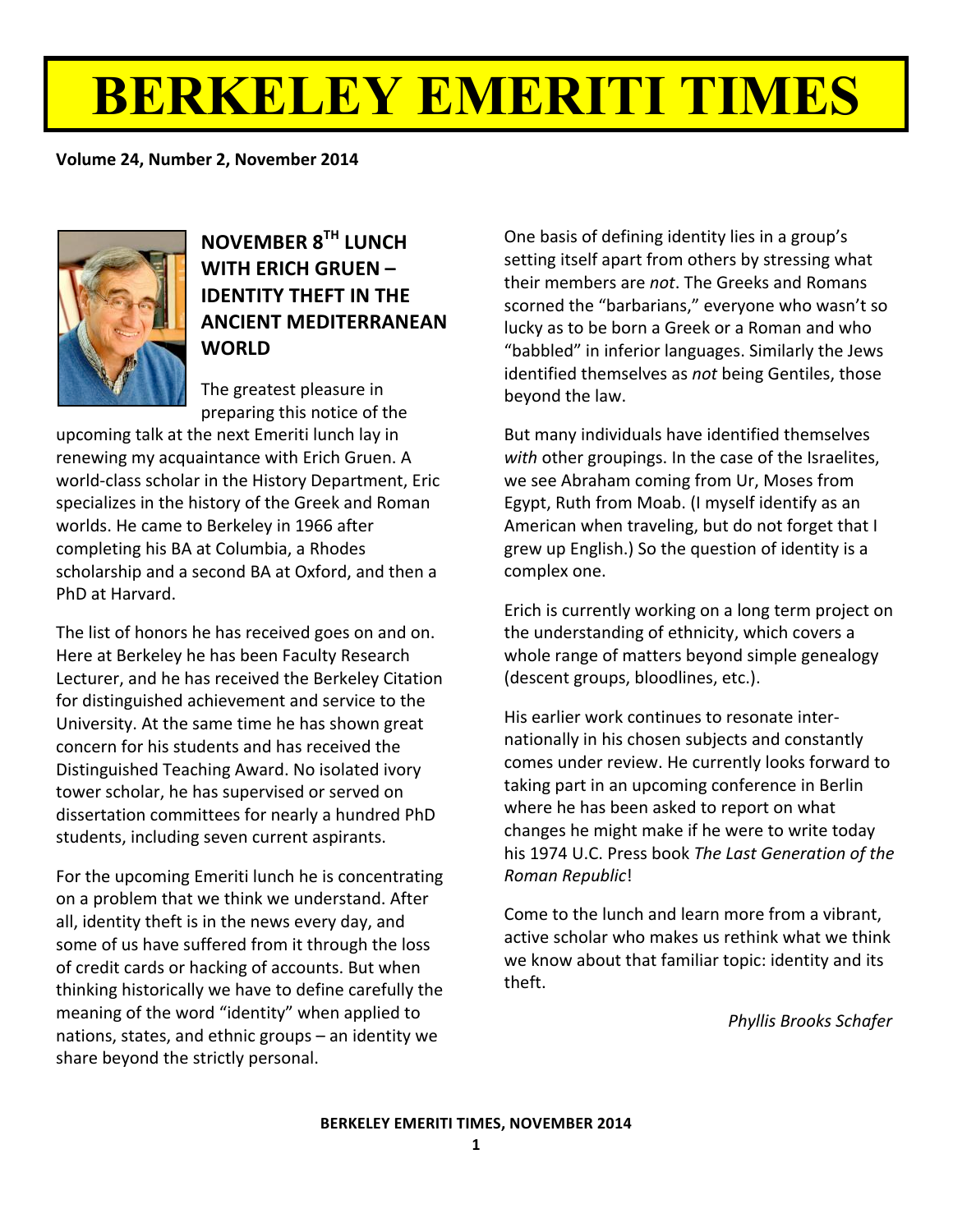# **ELIZABETH COLSON – EMERITA OF THE YEAR**

At the November meeting, we will also honor our Emerita of the year, Elizabeth Colson. Since Elizabeth has moved permanently to Zambia, where she has conducted her research for over sixty years, she cannot be with us in person. Her colleague Gene Hammel will, however, present her comments on the award. A longer appreciation of Elizabeth's life, personality, and work will appear in our December issue.

**SHORT TAKES: Emeriti Lunch Table, 2<sup>nd</sup> and 4<sup>th</sup>** Thursdays monthly at noon in the northwest corner of The Great Hall in The Faculty Club. Pick up a salad or sandwich, and find the table – usually near the fireplace end of the Hall – with **our reservation sign. All are welcome to join in our!informal!discussions!**



# **JAMES!BOSSON!– AN! HONOR!FROM! MONGOLIA!!**

Some of the awards our Emeriti receive have a highly unusual form, source, or title. On Sunday, September  $28<sup>th</sup>$ , all three coincided at the Mongolian Consulate in San Francisco. James Bosson, who taught Mongolian and Tibetan in the East Asian Languages Department from 1963 until his retirement, was awarded the Order of the Polar Star medal for his contributions to the study of the Mongolian language and culture in this country. This order is the highest award that the Mongolian government can give to a foreigner and was presented by the Minister of Foreign Affairs, Bold Luvusanvandan (seen in the picture with Jim), who had flown from Ulan Bator expressly for this ceremony.



# **FLU AND PNEUMONIA SEASON IS ON ITS WAY: WHAT TO DO TO BE SAFE – John!Swartzberg**

Influenza and pneumonia together make up the eighth

leading cause of death in the United States and both of these diseases are especially lethal in people 65 and older. In 2011 (the most recent numbers available), nearly 55,000 died from one of these two diseases.

Fortunately, we have vaccines that are moderately effective against both influenza and the leading cause of bacterial pneumonia. In late summer of this year the CDC came out with new recommendations for older Americans.

Consider a more potent flu shot: A study in the **New England Journal of Medicine, which included** nearly 32,000 people in our age group, found that the high-dose flu vaccine (developed in 2009) was more effective in reducing lab-confirmed influenza than the standard flu vaccine. Both vaccines protect against three strains of influenza, but the high-dose one—which the FDA deems safe and is covered by Medicare—is four times stronger and induces a higher antibody response. (This response declines with age, and older people get less protection from the regular vaccine than do younger people.). Everyone over six months of age should be vaccinated annually, but this is especially important for people 65 and older, who have higher rates of complications, hospitalizations, and flu-related deaths. If the high-dose vaccine is not available, the regular flu shot still offers us good protection.

There's an additional pneumonia vaccine: The CDC now recommends that people age 65 and over receive two different types of pneumococcal vaccines—the one that has long been advised for older people, Pneumovax 23, *plus* a newer one called Prevnar 13. If you haven't previously gotten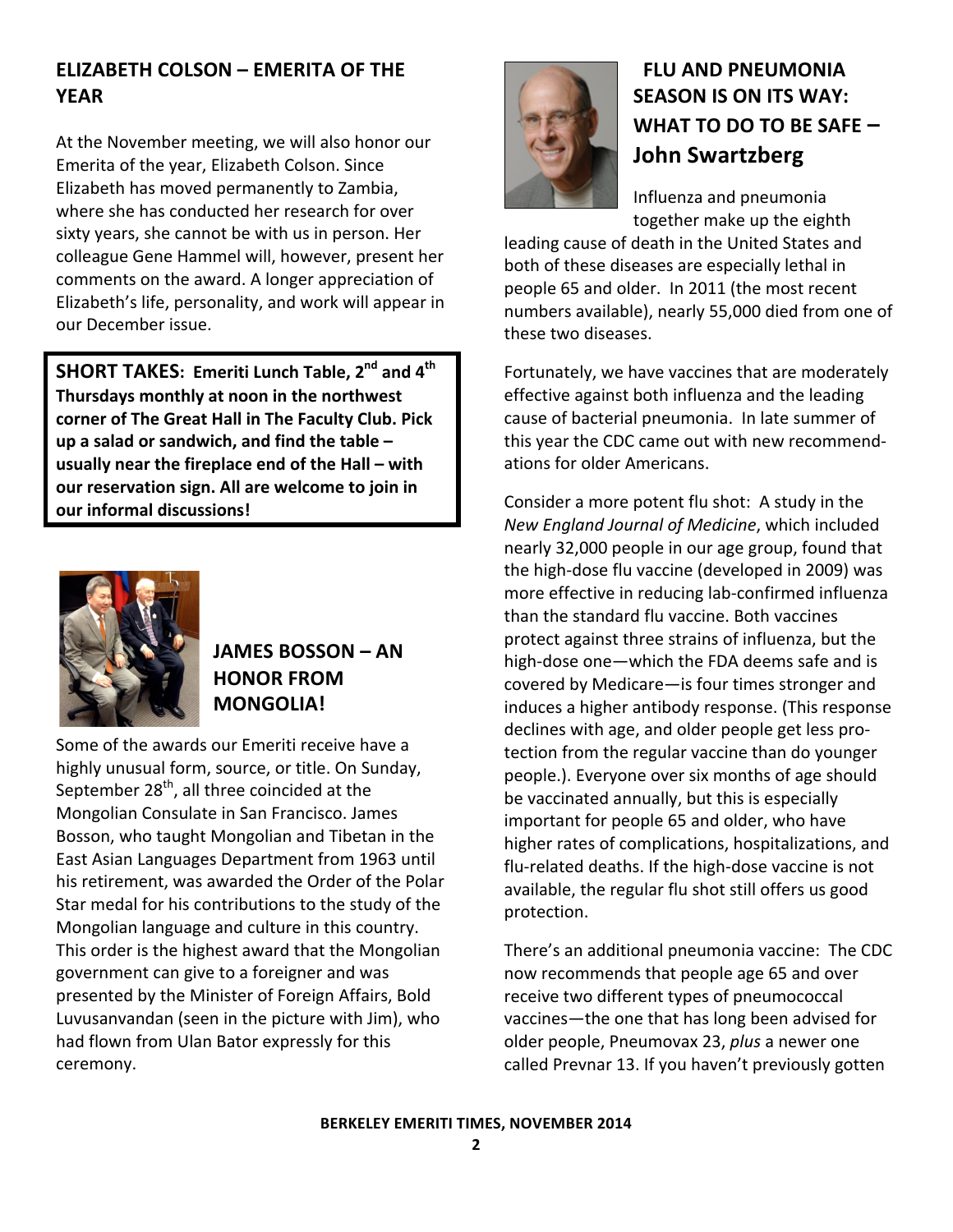the pneumococcal vaccine, you should get Prevnar first, followed by Pneumovax at least 6 to 12 months later.

Being immunized with both vaccines offers additional long-lasting protection against *Streptococcus pneumoniae)*(pneumococcus)—the! most common bacterial cause of pneumonia in older people and a cause of meningitis and other serious infections as well. Prevnar has previously been advised for immunocompromised adults ages 19 to 64 as well as for all children under 5. You can get the vaccine when you receive your flu shot, if you haven't already gotten that. As this is a new recommendation, your insurance may not yet pay for it. Check with Medicare or your provider.



# **Caroline Kane**

# PRESIDENT'S MESSAGE

Fall continues as a second summer for us at Berkeley, and I hope you too are enjoying this time before the rains begin (we hope). As a midterm election approaches, it should command some of your attention with important local, state, and national votes that impact us and our friends and relatives. The Governor has declined to add back \$50 million to each budget of the University of California and the California State University systems, monies that would have been designated for infrastructure. Your personal feelings on such things are worth sending to Sacramento.

Your Emeriti Association is about to co-host a UCsystemwide meeting of the Council of UC Retirement Associations (CUCRA) and the Council of UC Emeriti Associations (CUCEA), October 22 and 23 at the Alumni House on the Berkeley Campus. A joint meeting of CUCRA and CUCEA is held the morning of the 23<sup>rd</sup>, and all retirees are invited. I am sure that health insurance will be on the agenda as will the recent report on Faculty Remuneration compared to other benchmark institutions along with Berkeley. Since the Office of the President always sends representatives to speak to us, you can get your questions aired by attending.

In this Emeriti Times is also information about our upcoming November 8<sup>th</sup> lunch, our first of the academic year. I hope you can join us for both camaraderie and for new insights gained from our speaker, Erich Gruen. Our Emerita of the Year has also sent remarks all the way from her home in Zambia for us to share.

Join us on November  $13<sup>th</sup>$  to welcome new retirees, faculty and staff, at the Clark Kerr Campus from 1-3pm. In addition to tasty treats and beverages, our campus provost Claude Steele will talk with us. There will be ample time for all of us to welcome these newcomers to the kaleidoscope world of retirement. There will also be opportunities to join into activities with other emeriti in mentoring, in advocacy, and in engagement at many levels. Come and see!

Best,

Caroline, President UCBEA

# **RETIREMENT CENTER UPDATE**

For more information on any event listed here, check the Center's website retirement.berkeley.edu.

### **Remember the New Retirement Center Location and!Walk^In!Hours**

The UCB Retirement Center now in 101 University Hall, on the ground floor of the tall building located at the corner of University Avenue and Oxford Street. Drop-in hours are still Monday-Friday, 1pm-4pm.!